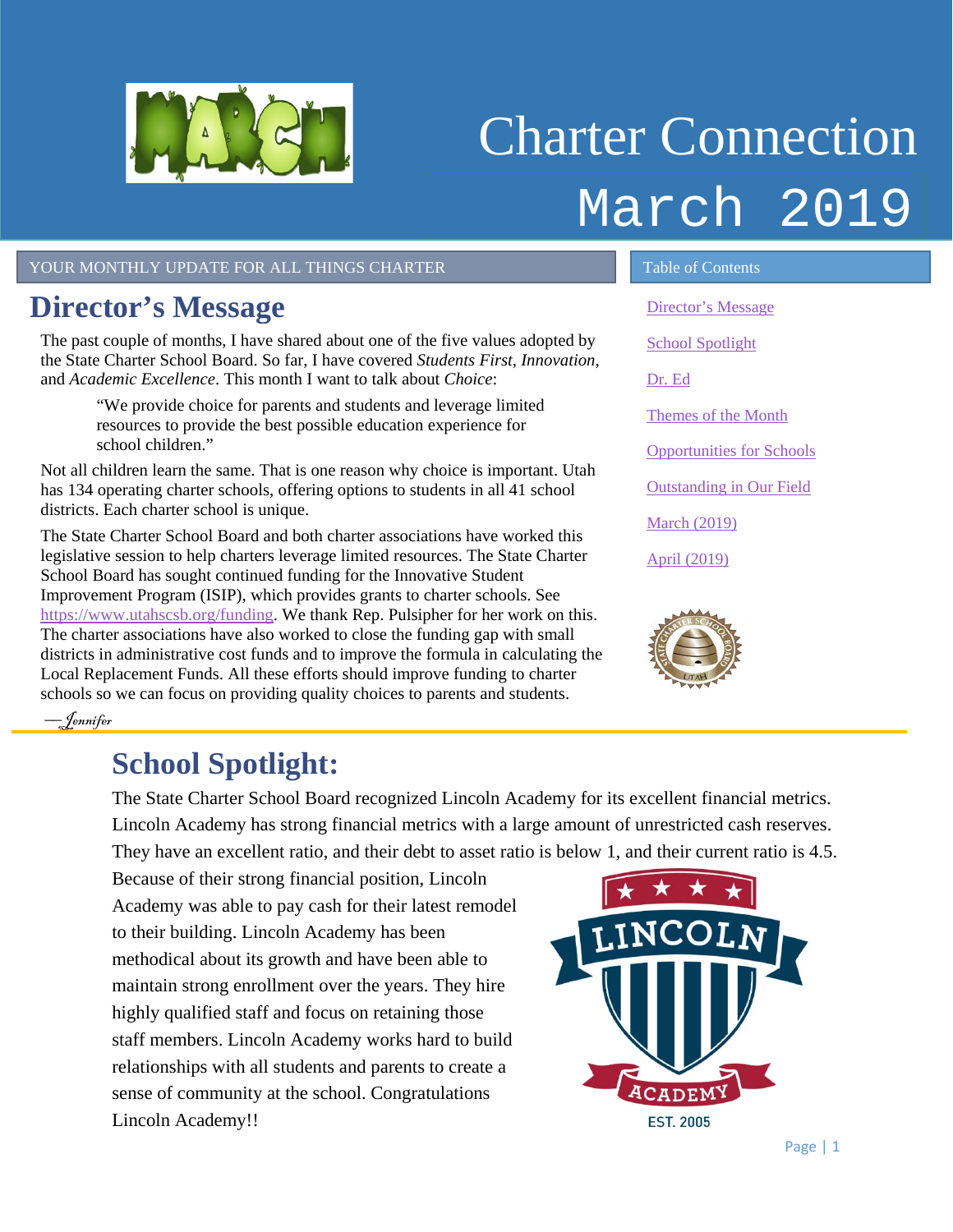### <span id="page-1-0"></span>**Dear Dr. Ed,**

I believe in teacher autonomy and letting the professional educators have the right to run their classrooms in a manner authentic to them; however, some classes are very loud, and even though they are "controlled chaos," there is still some chaos. What does the research say on noisy classrooms? Should I intervene in those cases?

Sincerely,

Control the Chaos

Dear Control the Chaos,

There is some new research out in the [Journal](http://www.jneurosci.org/content/early/2019/02/11/JNEUROSCI.1732-18.2019) [of Neuroscience](http://www.jneurosci.org/content/early/2019/02/11/JNEUROSCI.1732-18.2019) that finds children may be hindered in learning to read by background noise. Generally, adults easily distinguish a voice from other background noises. We develop that ability over time, thus children may be hampered more by additional noise

than adults. Researchers measured the brain activity of adults and children as they listened to four recorded stories, each with different levels and kinds of background noise, either other people talking, or just general sounds.

Both children and adults showed brain activity in the auditory cortex; however, children were significantly worse at distinguishing syllables generally, and much more than adults, they struggled to follow the speaker as noise increased from other voices in the background.

These results seem to suggest that students may have a more difficult time distinguishing phonemes and following speech or instructions as classroom noise rises, highlighting the importance of quiet classrooms while children are learning to recognize language.

"The more teachers take time to do a correct pronunciation, the better the student understands," said Marc Vander Ghinst, the lead author and a researcher.

My advice would be: Have your teachers take the time to do a correct pronunciation and try to do it in a calm atmosphere.

Dr. Ed U. Cation

#### **Themes of the Month**

<span id="page-1-1"></span>Does your charter school have an effective internal control program? Internal controls are systematic procedures or policies put in place by the LEA board to safeguard assets and resources; deter and detect errors, fraud, and theft; and ensure accuracy and completeness of financial data.

Utah Administrative Code states that an LEA board should ensure that it properly develops and adheres to a sound system of documented internal controls consistent with [R277-113-6.](https://rules.utah.gov/publicat/code/r277/r277-113.htm)

There are five components of internal control: 1) Control environment - this refers to the attitude of management and their employees regarding internal controls. Do they take internal controls seriously, or do they ignore them? 2) Risk assessment this is the process of reviewing your school to determine the most critical risks, and then designing controls to address these risks. This assessment should be conducted on a regular basis. 3) Control activities - this is the use of systems, technology, and other resources to ensure that appropriate controls are put in place and operating properly. 4) Information and communication - information about controls should be communicated to the LEA board in a timely manner, so that shortfalls can be addressed promptly. 5) Monitoring - this is the set of processes used by management to examine and assess whether its internal controls are functioning properly.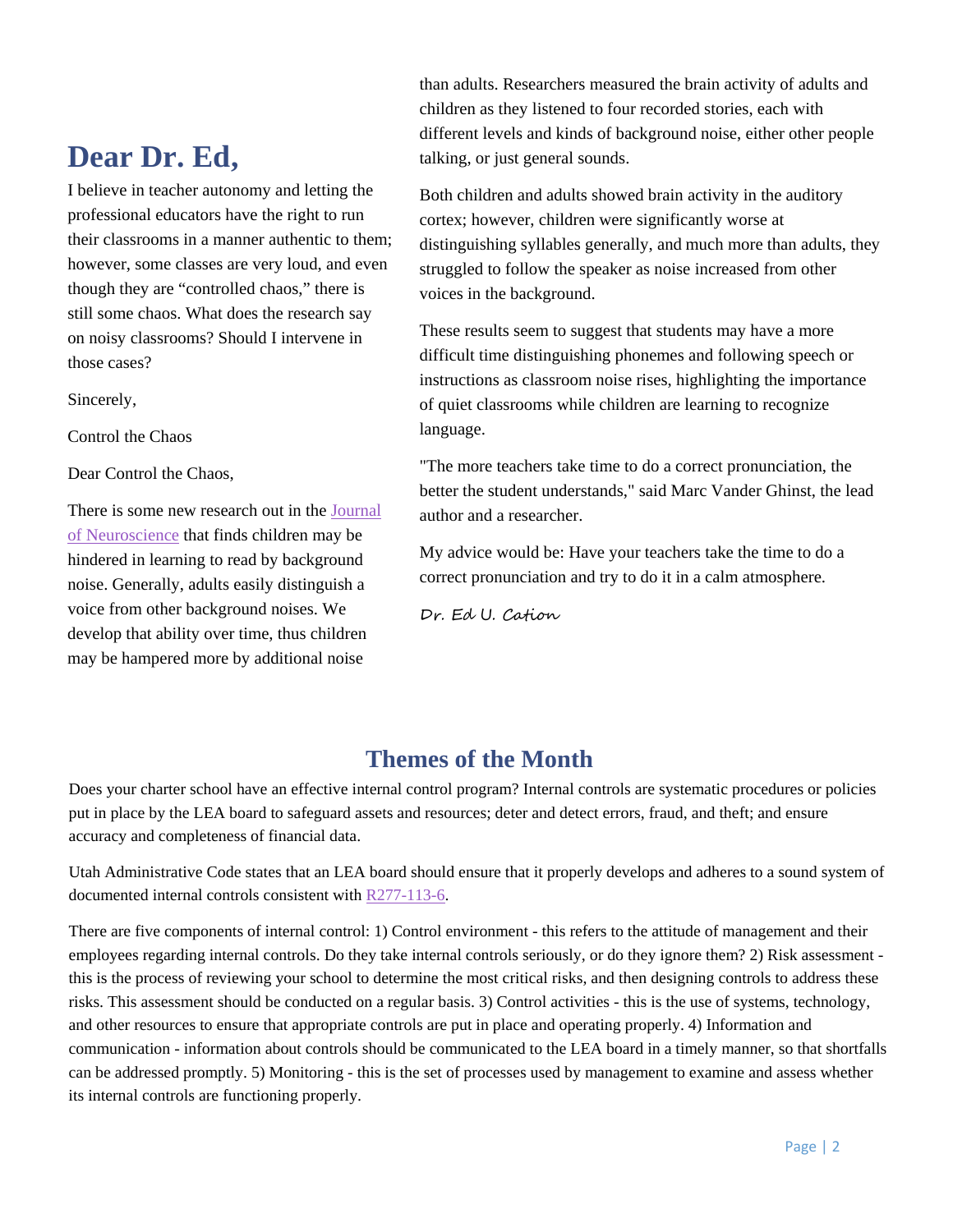## Opportunities for Schools

- <span id="page-2-0"></span>The Esther Katz Rosen Precollege Psychology Grant Program provides financial support for efforts aimed at improving the quality of education in psychological science and its application in the secondary schools for high ability students. Proposals must focus on supplying education for gifted and talented high school students. [More](https://drive.google.com/file/d/1WOzmyoTCxJQxOd7VEgnjgMiMN0IbLfhl/view?usp=sharing)  [information can be found here.](https://drive.google.com/file/d/1WOzmyoTCxJQxOd7VEgnjgMiMN0IbLfhl/view?usp=sharing) **Deadline is March 1, 2019.**
- Utah Shakespeare Festival's Shakespeare in the Schools performance of MacBeth. is at Pleasant Grove HS on Wednesday, March 20th at 9:45 am. Seats are \$3.00 ea. Tickets are first come, first served- reserve now. Questions? julie@johnhancockcs.org
- Charter School Revolving Loan Application is available [here.](https://www.utahscsb.org/funding) Firm deadline is March 22, 2019 at 5:00 PM.
- Utah Charter Seminars are fastly approaching. See the details and dates [here.](https://twitter.com/UtahSCSB/status/1088831561141768193)
- Save these dates for your regional [seminar regarding special education](https://drive.google.com/file/d/1JEg657aeIGbM-BDTb7Z427Iprf1shI54/view?usp=sharing) topics! South – October 27 West – November 17 North – January 26 East – March 9



<span id="page-2-1"></span>

- Ernie Nix, of Bonneville Academy, was named as the February Employee of the Month of State Charter School Board Authorized Schools! Congratulations! Nominate your colleagues [here.](https://docs.google.com/forms/d/e/1FAIpQLSdCs8ICTgo8UzwV7nFe0HiogaRQhfHtxc9YpqXcNvC1nuT56g/viewform?usp=sf_link)
- Lincoln Academy was spotlighted at the February 14<sup>th</sup> State Charter School Board meeting for their stellar financial performance.
- Charter Day on the Hill was a blast. It great seeing all of you there. [We took some pictures.](https://twitter.com/UtahSCSB/status/1096442845517529088)